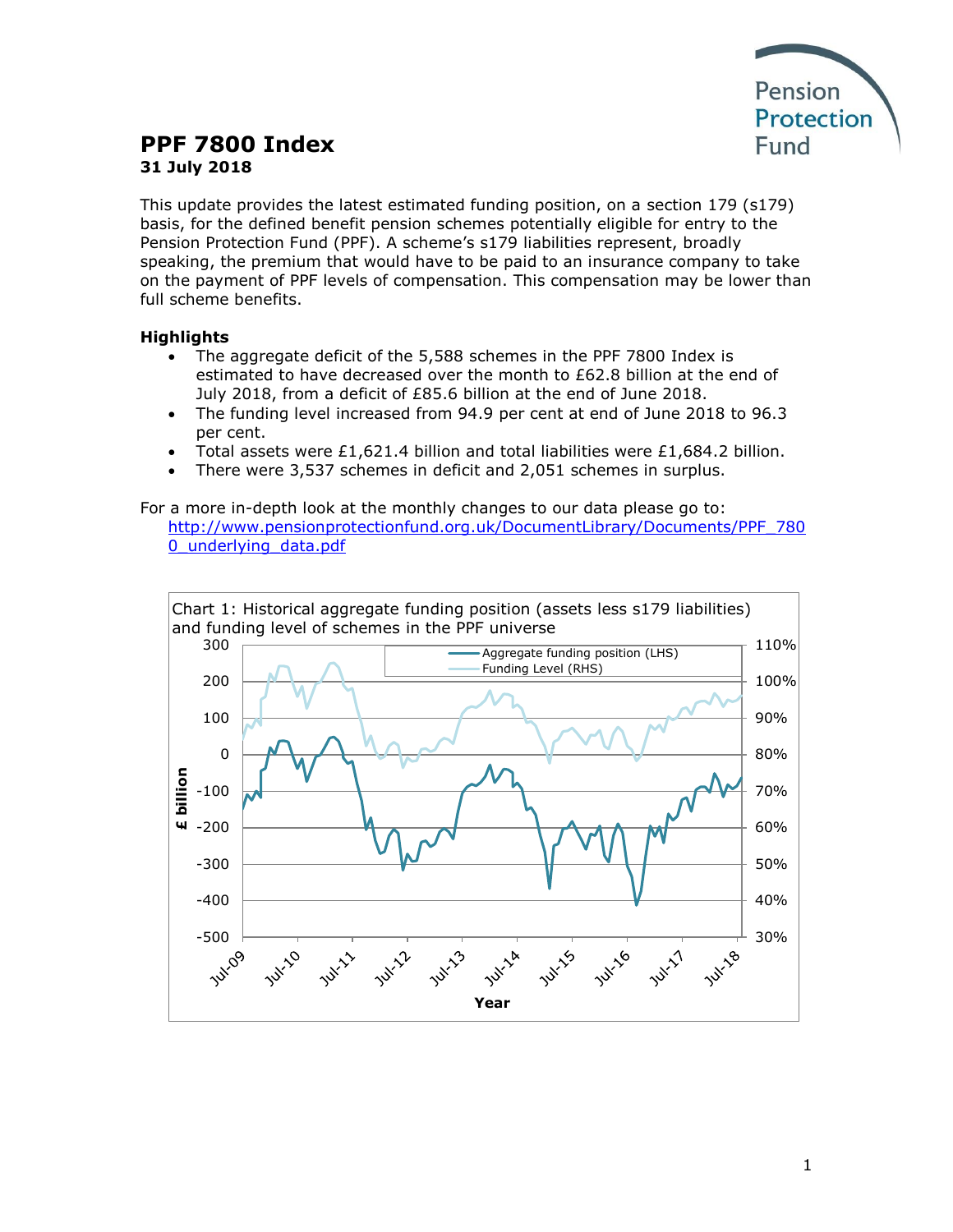#### **The schemes in the universe**

The aggregate deficit (total s179 liabilities less total assets) of the schemes in the PPF 7800 Index is estimated to have decreased to £62.8 billion at the end of July 2018, from £85.6 billion at the end of June 2018. The position has improved from a year ago, when a deficit of £117.2 billion was recorded at the end of July 2017.

The funding level (assets as a percentage of s179 liabilities) of schemes increased over this month from 94.9 per cent to 96.3 per cent at the end of July 2018. The funding level is higher than the 92.9 per cent recorded in July 2017.



Within the index, total scheme assets amounted to £1,621.4 billion at the end of July 2018. Total scheme assets increased by 0.9 per cent over the month and increased by 4.9 per cent over the year. Total scheme liabilities were  $£1,684.2$  billion at the end of July 2018, a decrease of 0.5 per cent over the month and an increase of 1.3 per cent over the year.

#### **Funding comparisons**

|                                   | <b>July 2017</b> | <b>June 2018</b> | <b>July 2018</b> |
|-----------------------------------|------------------|------------------|------------------|
| <b>Aggregate funding position</b> | $-E117.2bn$      | $-E85.6$ bn      | $-E62.8bn$       |
| <b>Funding level</b>              | 92.9%            | 94.9%            | 96.3%            |
| Aggregate assets                  | £1,545.8bn       | £1,606.9bn       | £1,621.4bn       |
| <b>Aggregate liabilities</b>      | £1,663.1bn       | £1,692.5bn       | £1,684.2bn       |
| Dataset / Assumptions             | Purple 17 / A8   | Purple 17 / A8   | Purple 17 / A8   |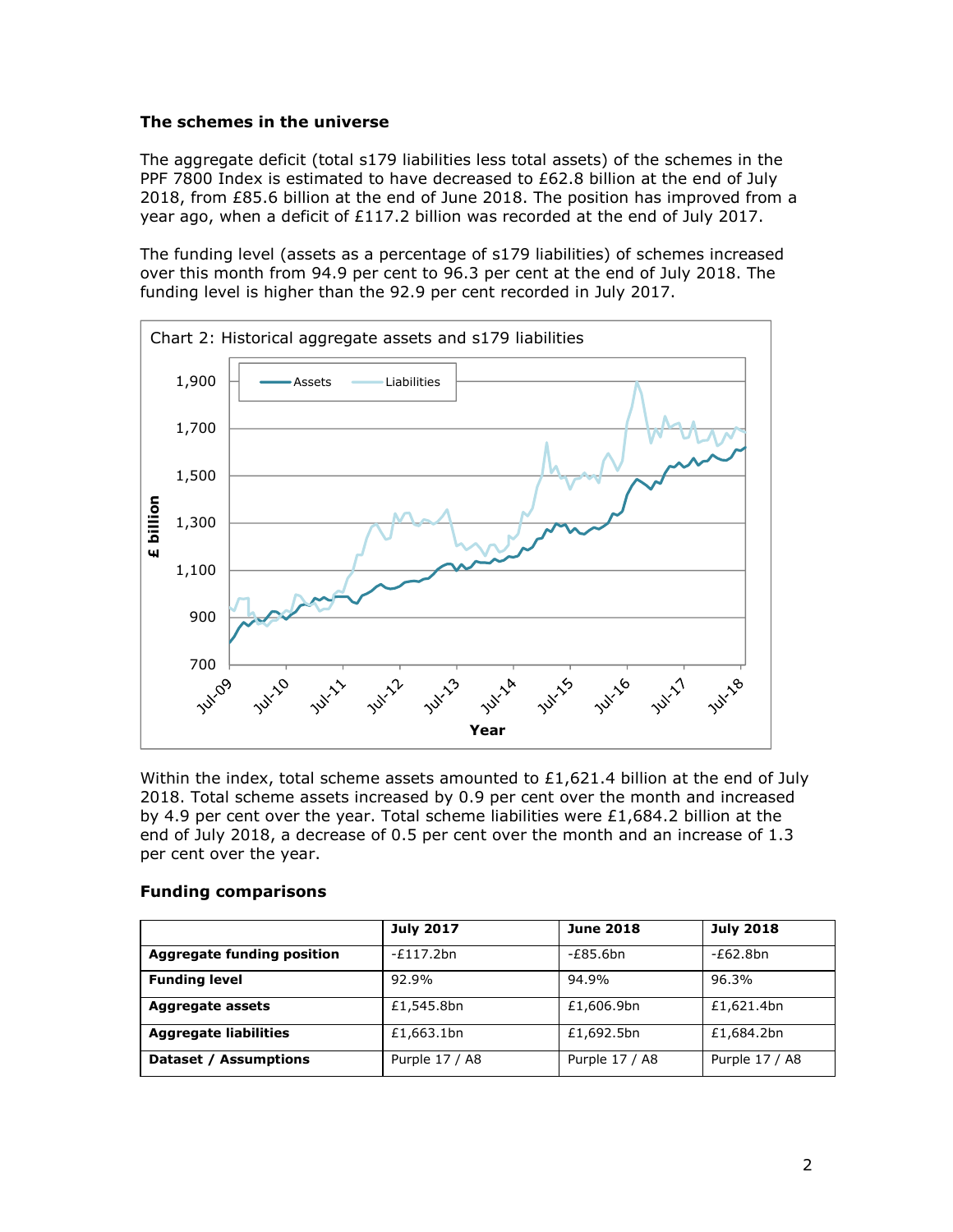#### **Schemes in deficit and surplus**

The aggregate deficit of all schemes in deficit at the end of July 2018 is estimated to have decreased to £186.5 billion from £200.2 billion at the end of June 2018. At the end of July 2017, the equivalent figure was £215.1 billion.

At the end of July 2018, the total surplus of schemes in surplus increased to  $£123.6$ billion from £114.6 billion at the end of June 2018. At the end of July 2017, the total surplus of all schemes in surplus stood at £97.9 billion.



The number of schemes in deficit at the end of July 2018 decreased to 3,537, representing 63.3 per cent of the total 5,588 defined benefit schemes. There were 3,633 schemes in deficit at the end of June 2018 (65.0 per cent) and 3,797 schemes in deficit at the end of July 2017 (67.9 per cent).

The number of schemes in surplus increased to 2,051 at the end of July 2018 (36.7 per cent of schemes) from 1,955 at the end of June 2018 (35.0 per cent). There were 1,791 schemes in surplus at the end of July 2017 (32.1 per cent).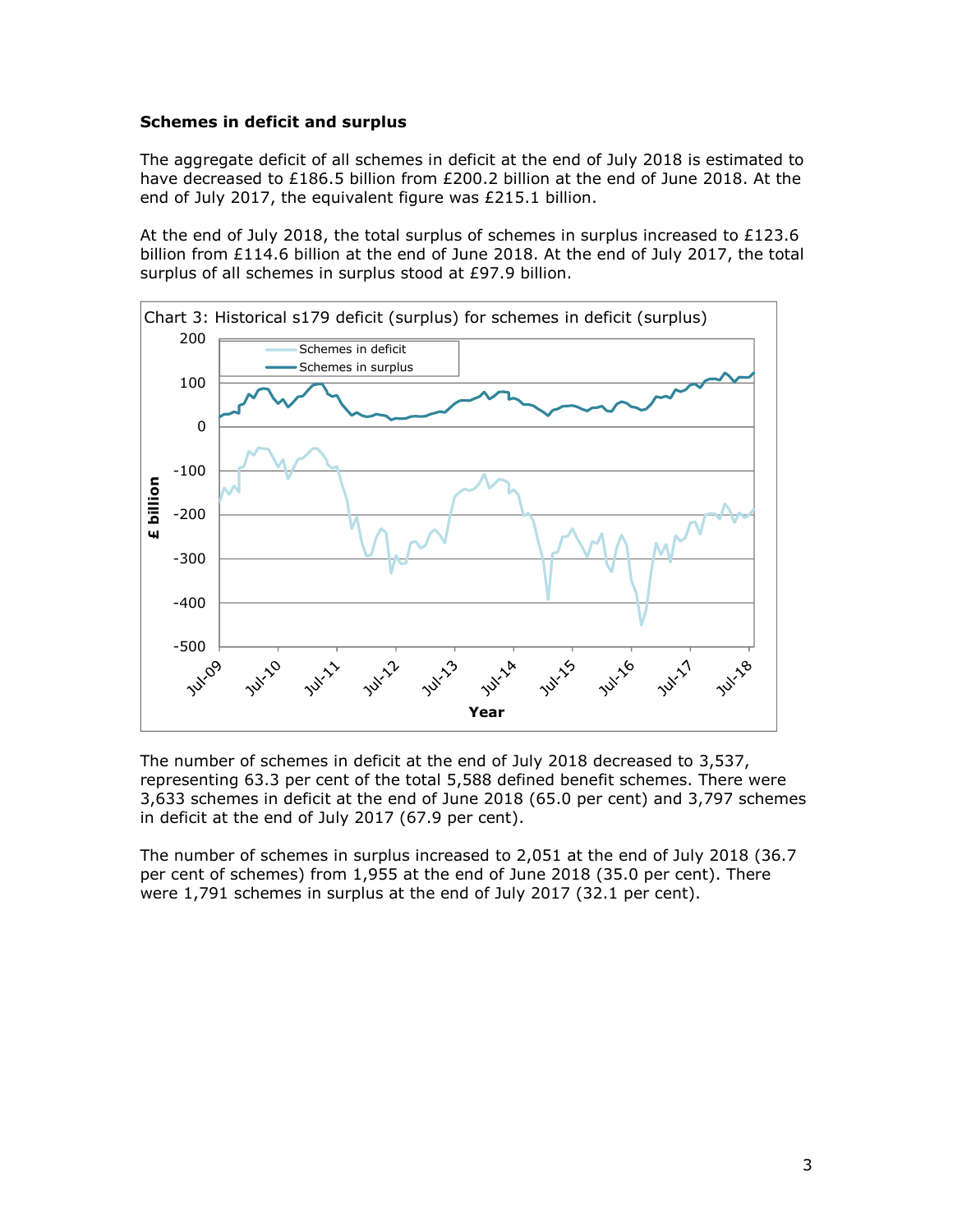### **Schemes in deficit (surplus)**

|                                      | <b>July 2017</b> | <b>June 2018</b> | <b>July 2018</b> |
|--------------------------------------|------------------|------------------|------------------|
| Number of schemes in deficit         | 3,797            | 3,633            | 3,537            |
| Deficit for schemes in deficit       | £215.1bn         | £200.2bn         | £186.5bn         |
| Number of schemes in surplus         | 1,791            | 1,955            | 2.051            |
| Surplus for schemes in surplus       | £97.9bn          | £114.6bn         | £123.6bn         |
| <b>Number of schemes in Universe</b> | 5,588            | 5,588            | 5,588            |
| Data Set / Assumptions               | Purple 17 / A8   | Purple 17 / A8   | Purple 17 / A8   |



*\*Note: The stars indicate months in which we made changes to the actuarial assumptions used to value schemes on a s179 measure. The most recent change was made in December 2016 and implemented in the end of November 2016 PPF 7800 Index. This served to reduce the number of schemes in deficit by 157 (2.7 per cent).*

## **Understanding the impact of market movements**

 $\overline{a}$ 

Equity markets and gilt yields are the main drivers of funding levels. S179 liabilities are sensitive to the yields available on a range of conventional and index-linked gilts. Liabilities are also time-sensitive in that, even if gilt yields were unchanged, scheme liabilities would increase as the point of payment approaches. $<sup>1</sup>$ </sup>

<sup>&</sup>lt;sup>1</sup> This effect amounts to around 0.1-0.2 per cent a month in the current environment.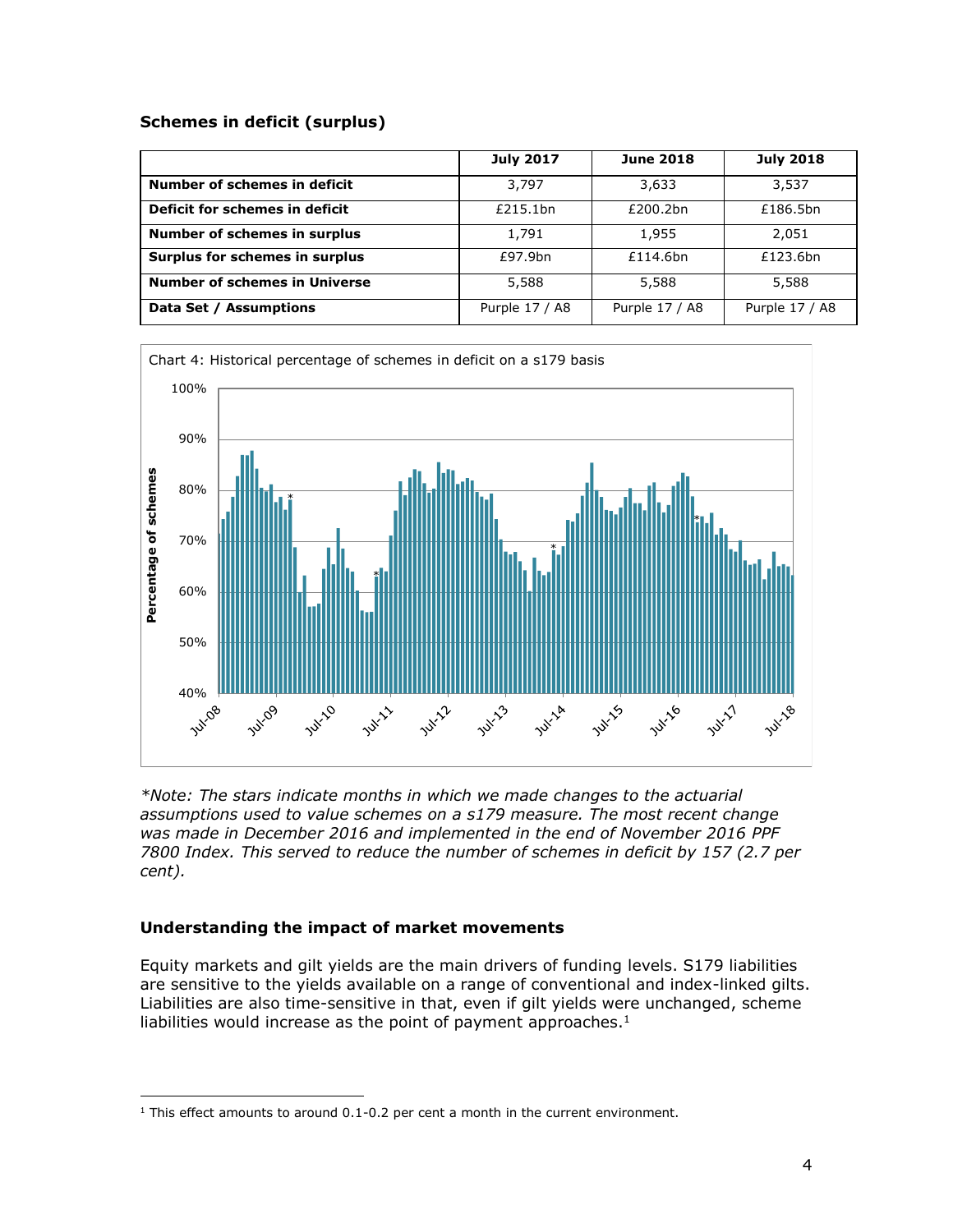The value of scheme assets is affected by the change in prices of all asset classes, but owing to the volume invested and the volatility, equities and bonds are the biggest drivers behind changes; bonds have a higher weight in asset allocation, but equities tend to be more volatile.

Over the month of July 2018, liabilities decreased by 0.5 per cent. Conventional 10, 15, and 20 year gilt yields rose by 5 basis points, rose by 4 basis points, and rose by 3 basis points, respectively, while index-linked 5-15 gilt yields rose by 2 basis points over the month. Assets increased by 0.9 per cent in July 2018 reflecting the impact of higher equity prices.

Over the year to July 2018, 10, 15, and 20 year gilt yields were up by 19 basis points, unchanged, and down by 9 basis points, respectively, index-linked 5-15 year gilt yields were up by 13 basis points, the FTSE All-Share Index was up by 5.1 per cent and the FTSE All-World Index was up by 9.4 per cent.



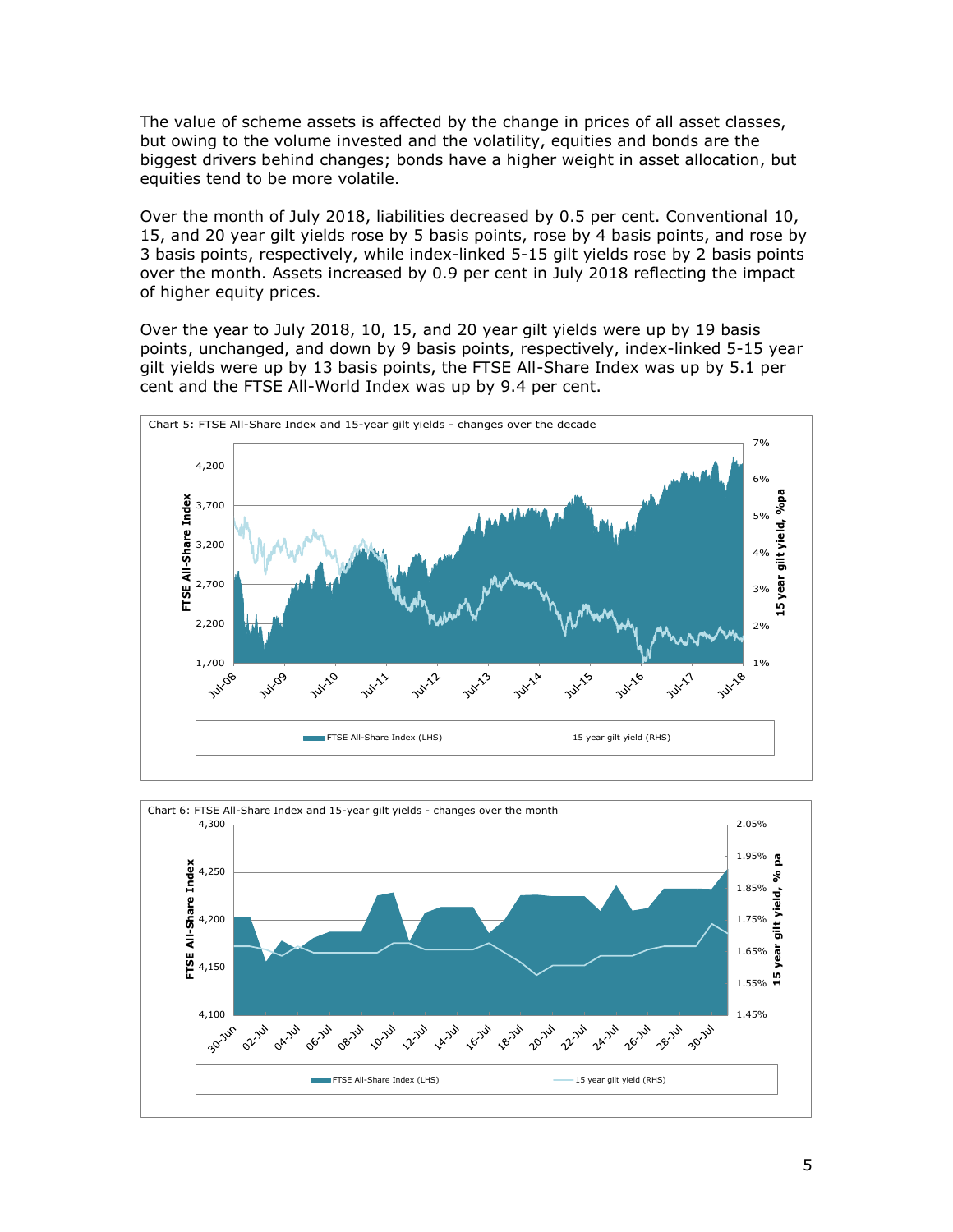## **Notes**

### **1. The PPF universe**

The PPF covers certain occupational defined benefit pension schemes and defined benefit elements of hybrid schemes. For more information about eligible schemes see 'eligible schemes' on the PPF's website at:

<http://www.pensionprotectionfund.org.uk/About-Us/eligibility/Pages/Eligibility.aspx>

## **2. PPF compensation**

For individuals who have reached their scheme's normal pension age or are already in receipt of a survivor's pension or pension on the grounds of ill health, the PPF will generally pay compensation at the 100 per cent level, i.e. these members will not see any reduction in retirement income when their scheme sponsor goes insolvent. For the majority of people below their scheme's normal pension age the PPF will generally pay compensation at the 90 per cent level. This is subject to a cap which is currently equal to £35,105.56 per annum at age 65, after the 90 per cent has been applied. Increases in future payments for members may not be as much as they would have been under their pension schemes. For more information about PPF compensation see the PPF's website at:

<http://www.pensionprotectionfund.org.uk/Pages/Compensation.aspx>

#### **3. s179: one of many different funding measures**

s179 is one particular measure of funding. The change in the deficit of schemes in deficit on a s179 basis is an illustration of the impact of changes in financial markets on the PPF's total exposure. Schemes in surplus on a s179 basis at the time of insolvency usually do not enter the PPF. For more information please see our official s179 guidance at:

[http://www.pensionprotectionfund.org.uk/DocumentLibrary/Documents/S179%20As](http://www.pensionprotectionfund.org.uk/DocumentLibrary/Documents/S179%20Assumptions%20Guidance.pdf) [sumptions%20Guidance.pdf](http://www.pensionprotectionfund.org.uk/DocumentLibrary/Documents/S179%20Assumptions%20Guidance.pdf)

In addition to s179, there are many different measures of a scheme's funding position. Among the other common measures are full buy-out (what would have to be paid to an insurance company for it to take on the payment of full scheme benefits), IAS19 or FRS17 (the measures used in UK company accounts), and Technical Provisions (that are used in the UK's scheme funding regime). The different measures can give very different levels of scheme funding at any point in time and move very differently over time.

## **4. Methodology**

The figures shown throughout this document are based on adjusting the scheme valuation data supplied to The Pensions Regulator as part of the schemes' annual scheme returns. This data is transformed on a s179 valuation basis at various dates using changes in market indices for principal asset classes. Conventional and indexlinked gilt yields are used to value liabilities. The approximation does not allow for benefit accrual or outgo, contributions paid or actual scheme experience.

#### **5. Estimating the impact of changes in market conditions on the PPF 7800 Index**

We have developed a number of 'rules of thumb' to estimate the impact of changes in asset prices on scheme assets and s179 liabilities. A 7.5 per cent rise in equity markets boosts assets by 2.4 per cent while a 0.3 per cent rise in gilt yields reduces